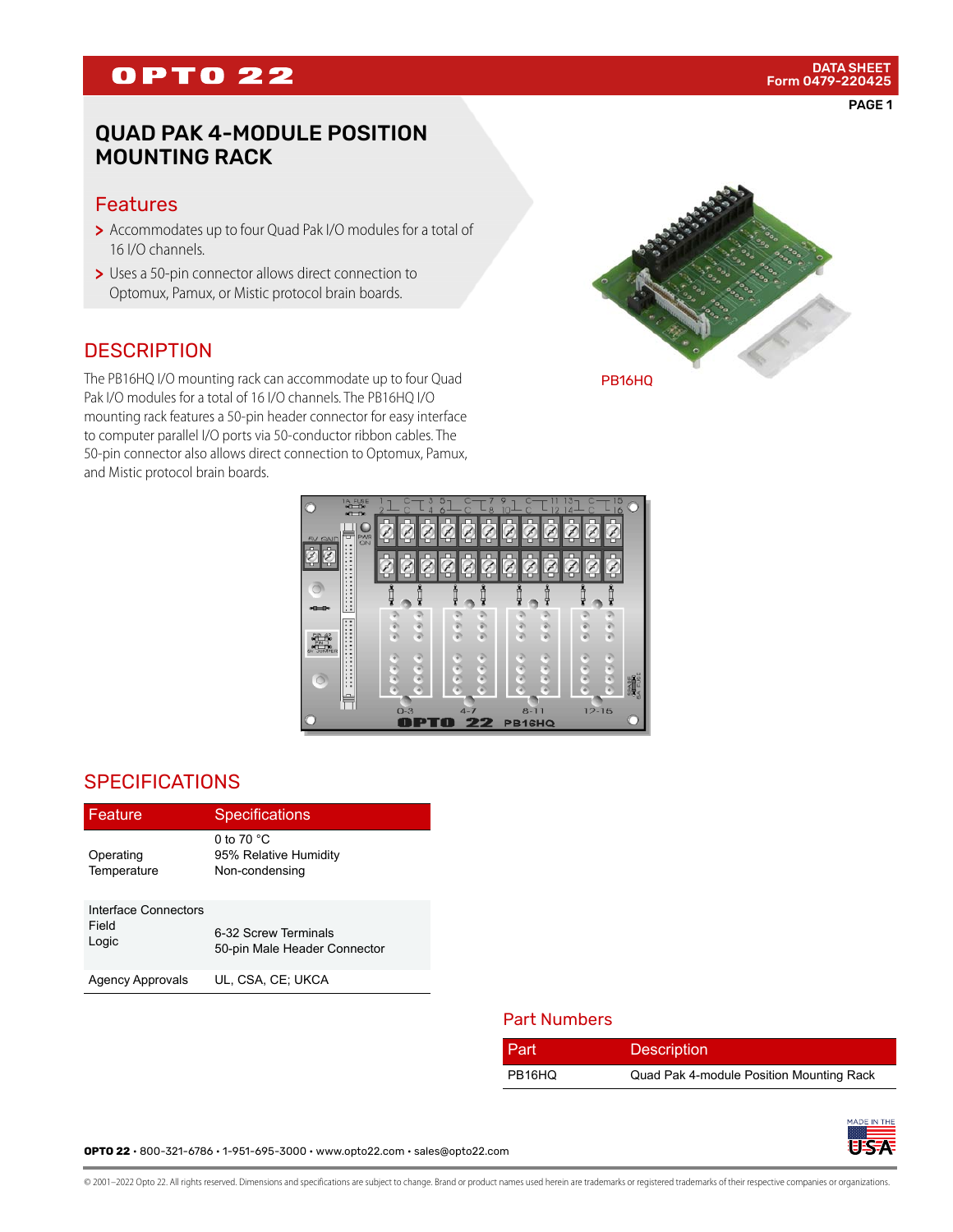# 0 P T 0 2 2

PAGE 2

### DIMENSIONS





**OPTO 22** • 800-321-6786 • 1-951-695-3000 • www.opto22.com • sales@opto22.com

© 2001–2022 Opto 22. All rights reserved. Dimensions and specifications are subject to change. Brand or product names used herein are trademarks or registered trademarks of their respective companies or organizations.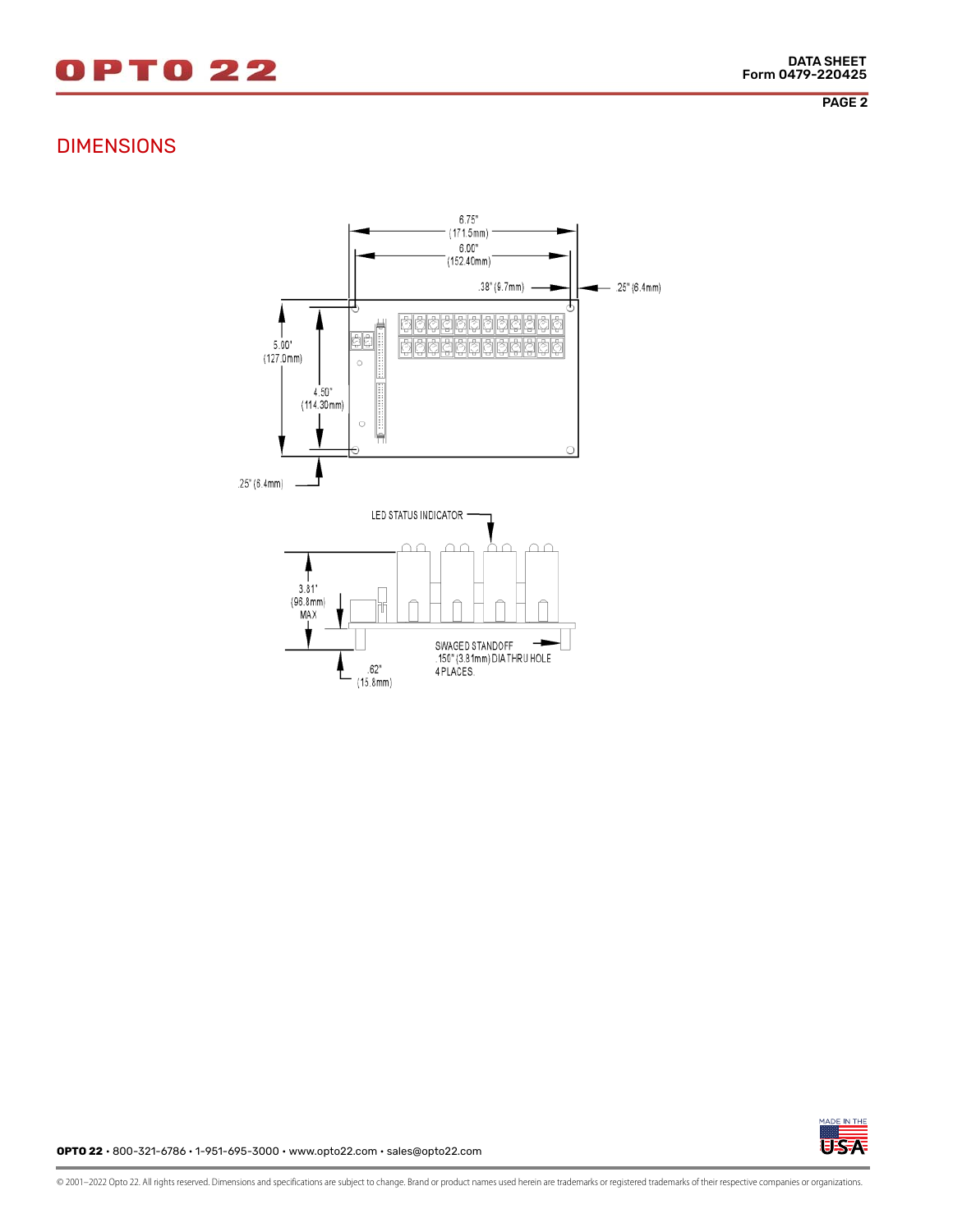

PAGE 3

# DIMENSIONS (CONTINUED)



#### **PB16HQ WITH OPTOMUX BRAIN BOARD (P/N B1)**

**PB16HQ WITH OPTOMUX BRAIN BOARD (P/N B5)**





**OPTO 22** • 800-321-6786 • 1-951-695-3000 • www.opto22.com • sales@opto22.com

© 2001–2022 Opto 22. All rights reserved. Dimensions and specifications are subject to change. Brand or product names used herein are trademarks or registered trademarks of their respective companies or organizations.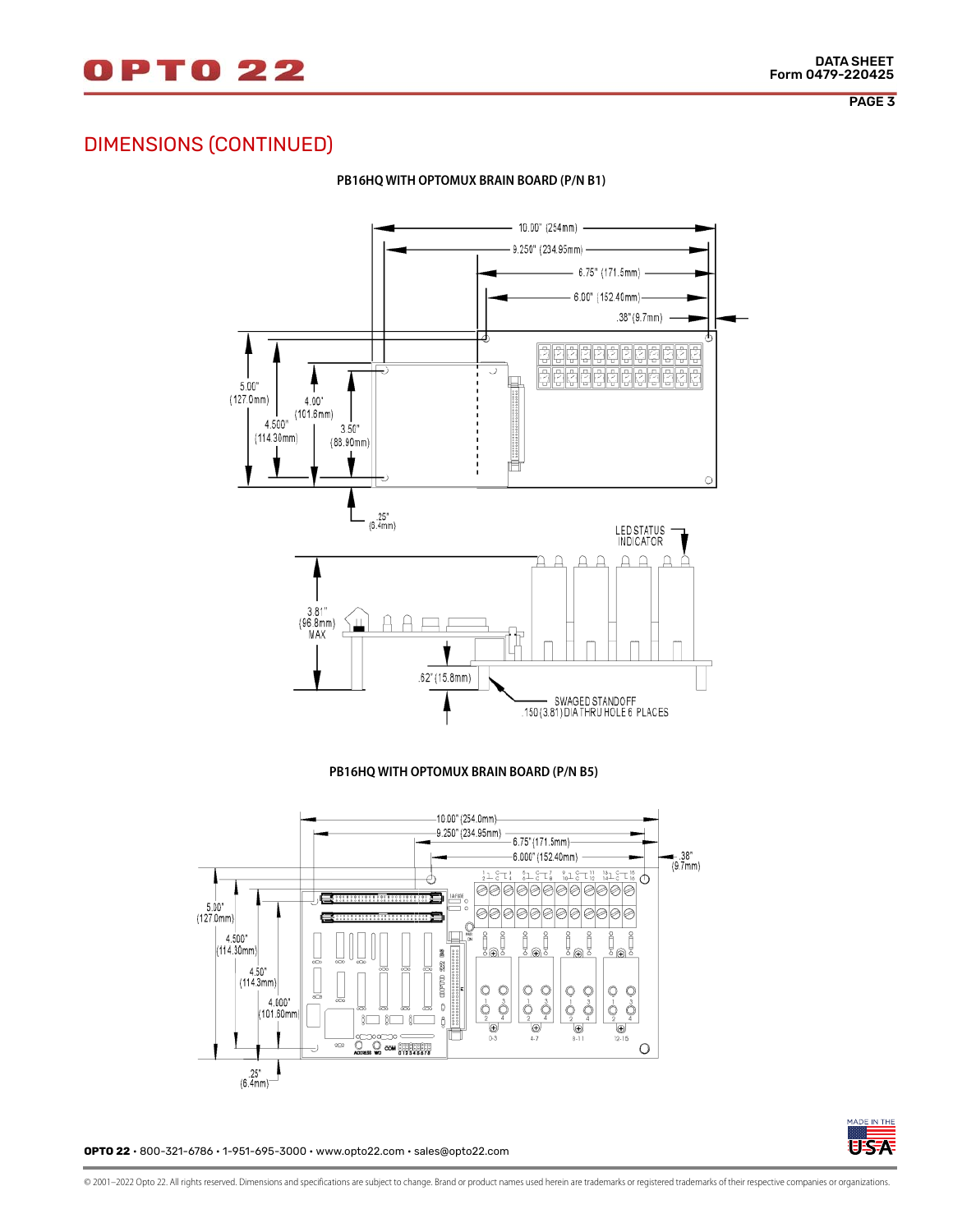# 0 P T 0 2 2

PAGE 4

### **CONNECTIONS**

| <b>Module</b><br>Position | (Header<br><b>Connector)</b> | Field<br>Terminal<br>Strip) |
|---------------------------|------------------------------|-----------------------------|
| 0                         | 47                           | 1 & C                       |
| 1                         | 45                           | 2 & C                       |
| 2                         | 43                           | 3 & C                       |
| 3                         | 41                           | 4 & C                       |
| 4                         | 39                           | 5 & C                       |
| 5                         | 37                           | 6 & C                       |
| 6                         | 35                           | 7 & C                       |
| 7                         | 33                           | 8 & C                       |
| 8                         | 31                           | 9 & C                       |
| 9                         | 29                           | 10 & C                      |
| 10                        | 27                           | 11 & C                      |
| 11                        | 25                           | 12 & C                      |
| 12                        | 23                           | 13 & C                      |
| 13                        | 21                           | 14 & C                      |
| 14                        | 19                           | 15 & C                      |
| 15                        | 17                           | 16 & C                      |

**Notes:**

1. Even pins on control connector are connected by etch to common.

2. +VCC and return connected to two-point terminal strips marked "+5V" and "GND".

3. At each module position on the field terminal strip, the lower number is always connected to pin 1 of the I/O module.

## **SCHEMATICS**



**OPTO 22** • 800-321-6786 • 1-951-695-3000 • www.opto22.com • sales@opto22.com

USA

© 2001–2022 Opto 22. All rights reserved. Dimensions and specifications are subject to change. Brand or product names used herein are trademarks or registered trademarks of their respective companies or organizations.